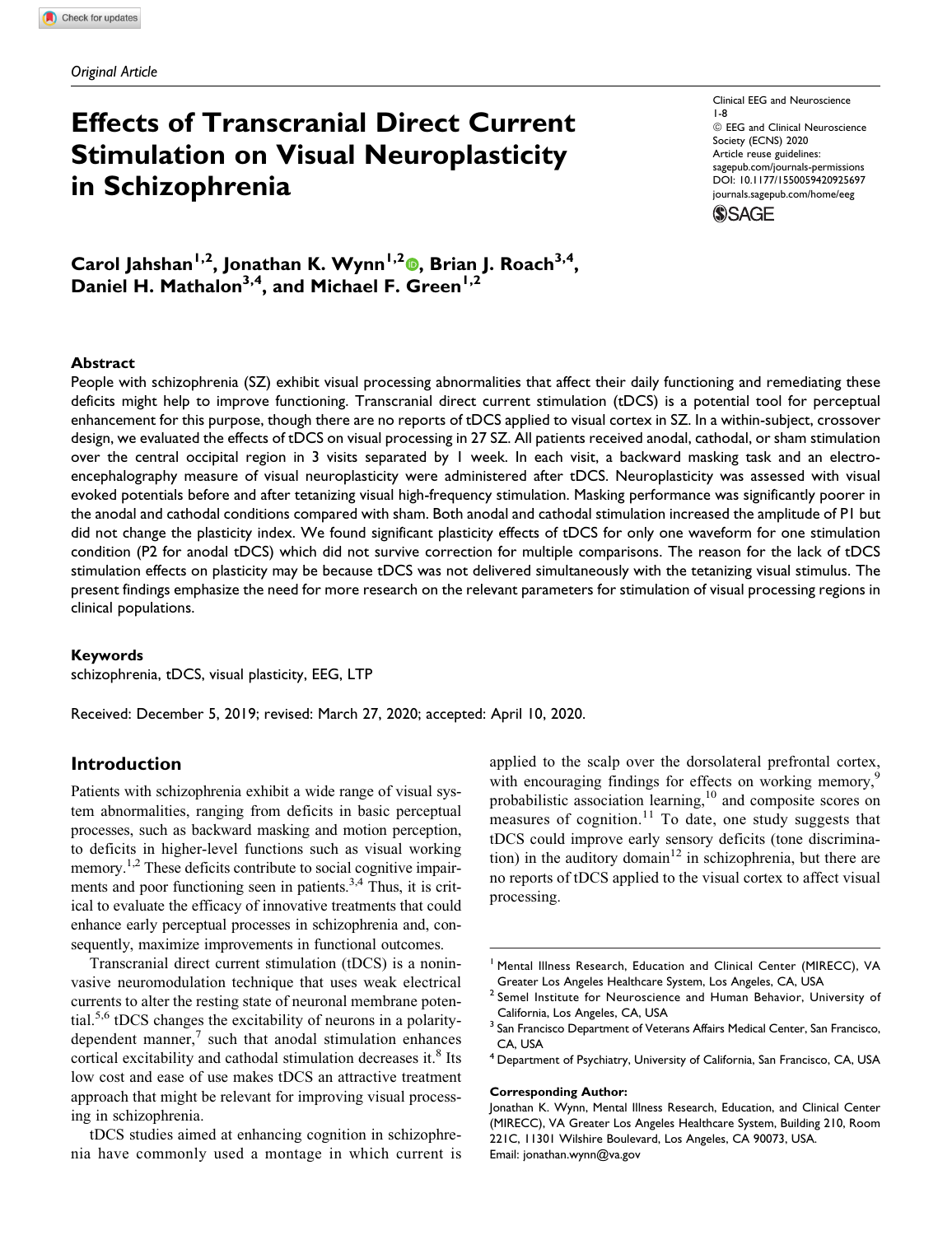Studies in healthy controls have demonstrated that visual functions can be transiently altered with tDCS applied to the visual cortex.<sup>13,14</sup> For example, anodal tDCS applied to regions such as V1 improved visual acuity, $15,16$  contrast sensitivity, $17,18$  orientation sensitivity, $19$  and phosphene thresholds.<sup>20,21</sup> In addition to affecting behavioral performance on visual tasks, tDCS applied to the primary visual cortex can modulate early visual evoked potentials (VEPs), including the  $N70^{22}$  and P100.<sup>23</sup> In response to low-contrast visual stimuli, the P100 amplitude increased after cathodal stimulation but decreased or stayed constant after anodal tDCS, whereas the opposite pattern was seen for the N70.

One potential mechanism for how tDCS affects cortical responding is via its effects on neuroplasticity.<sup>24</sup> There is evidence that tDCS affects the cellular and molecular mechanisms involved in long-term potentiation (LTP), a neural process thought to underlie learning and memory,  $25,26$  and its aftereffects seem to be N-methyl-D-aspartate (NMDA)–receptor dependent.<sup>27</sup> Additionally, tDCS has been shown to reduce surround suppression or GABAergic-mediated inhibition (a key modulator of plasticity) within the visual cortex.<sup>28</sup> Hence, tDCS appears to be a promising tool to influence neuroplasticity in humans.

Although numerous studies have demonstrated early perceptual changes with tDCS, none have taken advantage of new developments in neuroplasticity paradigms to directly examine the effects of tDCS on visual LTP in schizophrenia. While there are no standardized paradigms, all assess VEPs before and after some form of tetanizing visual stimulus (eg, rapidly presented at  $\sim$  9 Hz for 4 minutes, or repeated presentation at a slower 2 Hz for an extended period of time such as 10 minutes). These paradigms have recently been extended to clinical populations, such as in people with schizophrenia<sup>29</sup> or bipolar II disorder,<sup>30</sup> with evidence that LTP assessed in this manner is dysfunctional in these populations (though see Wynn et  $al$ ,<sup>31</sup> where no dysfunctional LTP was found in people with schizophrenia).

In this study, we examined whether visual processing at the neural level can be engaged and modulated with tDCS of the occipital lobe in a sample of people with schizophrenia. To our knowledge, no previous study has applied tDCS to the visual cortex in this population and examined its effects. Specifically, we evaluated the effects of active tDCS, compared with control sham stimulation, on a behavioral measure of visual object masking and an EEG paradigm that measures LTP-like plasticity through repetitive visual stimulation.<sup>32</sup>

# Methods

# Study Design and Procedures

This was a 3-week within-subject, crossover, double-blind study conducted at the Veterans Affairs (VA) Greater Los Angeles Healthcare System (GLA) from July 2016 to May 2018. The study protocol was approved by the VA Institutional Review Board; all participants had the capacity to voluntarily consent to the procedures. Participants were randomly assigned to 1 of 6 sequences of stimulation condition counterbalanced for order. All patients received anodal, cathodal, and sham stimulation in 3 different visits separated by 1 week to washout any potential carryover effects. In each visit, they received a single stimulation followed by the EEG and behavioral tasks. The type of stimulation that each subject received on a particular visit was concealed from the subject as well as from the staff members who conducted the EEG and behavioral assessments. A urine toxicology screen was conducted at each assessment visit. In the rare instance when a subject tested positive, he or she was rescheduled to complete the assessments on another day. Participants were compensated \$15 per hour and reimbursed for transportation.

### **Participants**

Twenty-seven patients with schizophrenia were recruited from VA outpatient treatment clinics and board-and-care residences in the community. Participants were considered clinically stable based on the following: no medication changes in the past 6 weeks, no psychiatric hospitalization in the past 3 months, and no changes in housing in the past 2 months. Exclusion criteria included having an estimated premorbid IQ less than 70 based on reading ability, having an identifiable neurological disorder, seizures, or history of serious head injury with loss of consciousness longer than 15 minutes, meeting criteria for a substance use disorder of moderate or greater severity in the past 6 months, or being insufficiently fluent in English as determined by the participant's ability to understand the consent form.

All patients received a diagnostic interview with the Structured Clinical Interview for  $DSM-5$  (SCID- $I^{33}$ ). Interviewers were trained to reliability through the Treatment Unit of the Department of Veterans Affairs VISN 22 Mental Illness Research, Education, and Clinical Center (MIRECC).<sup>34</sup> Clinical symptoms were evaluated using the expanded 24-item UCLA version of the Brief Psychiatric Rating Scale (BPRS<sup>35</sup>) and the Scale for the Assessment of Negative Symptoms  $(SANS<sup>36</sup>)$ . The Role Functioning Scale  $(RFS<sup>37</sup>)$  was used to assess patients' functioning in the past month. Patients were also interviewed regarding the most common side effects typically reported following tDCS $^{38,39}$  after each stimulation session using a structured interview with symptom severity ratings (0 = none, 1 = mild, 2 = moderate, 3 = considerable,  $4 =$  severe).

# tDCS Procedure

tDCS was delivered by an Activa Dose II Iontophoresis Unit using a unilateral setup with one active  $5 \times 7$  cm saline soaked sponge electrode and a single  $5 \times 7$  cm reference electrode.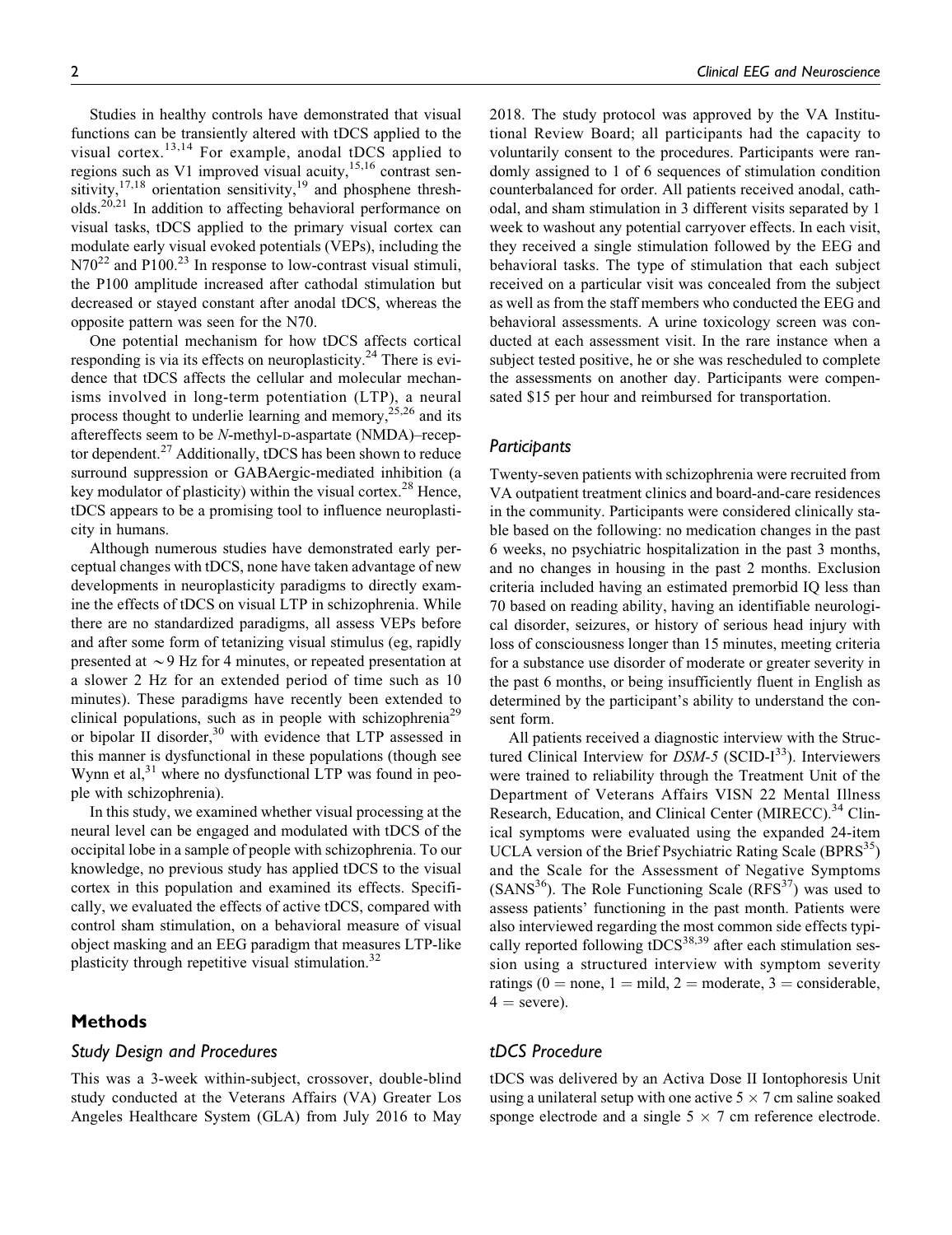The active electrode was placed over the central occipital lobe (equivalent to electrode site Oz based on the 10/20 international system) and the reference electrode was placed over the lateral side of the right bicep. Two milliamperes of direct current was delivered for 20 minutes with a 30-second ramp-up and ramp-down period. In the sham condition, the current was turned on for 30 seconds and then ramped down to 0 mA. This sham procedure has been shown to be effective in simulating the sensation of active stimulation $40$  minimizing the likelihood of unblinding. Participants sat in a comfortable chair and watched a movie while they received the tDCS. Immediately after tDCS ceased, the participant was setup for the EEG, which took no longer than 20 minutes, and then began the visual LTP task.

## Outcome Measures

Visual LTP Paradigm.. All participants were assessed after their tDCS session using an EEG-based visual plasticity paradigm. This paradigm involved measurement of VEPs evoked by visual stimuli before and after tetanizing visual highfrequency stimulation (HFS) to assess input-specific LTPlike visual neuroplasticity. All stimuli were presented on a 23-inch LCD monitor (1920  $\times$  1080 pixels, 60 Hz refresh rate) located 1 m in front of participants. Stimulus presentation and synchronization with the EEG was performed with Presentation version 17.2 (Neuro Behavioral Systems).

VEPs were assessed in four 6-minute runs: 12 and 6 minutes before HFS (pre-HFS) and 30 and 36 minutes after HFS (post-HFS). We did not assess VEPs in the period immediately following HFS (e.g., 2-6 minutes post HFS) as it has been found that repeated post-HFS stimulation can depotentiate the effect of tetanization, effectively cancelling out any potential LTP effects. $41$  Each run included 266 trials in which participants were shown vertical and horizontal line gratings (133 of each). The line gratings were presented at fixation and subtended  $15.9^{\circ} \times 17.1^{\circ}$  of visual angle (horizontal  $\times$  vertical). The dark and light stripes were reversed on every other presentation to minimize adaptation effects. Stimuli were presented at an intertrial interval (ITI) of 1067 to 1333 ms (1200 ms average) for variable durations (ranging from 250 to 500 ms, with an average duration of 375 ms) to minimize the influence of offset potentials on the VEPs. On 90.2% of the trials, the line gratings were presented with 35% contrast; on the remaining trials, contrast was set to 72%. To ensure that participants were paying attention during the task, they were instructed to push a button on a game controller whenever they saw the infrequent higher contrast gratings. Examples of the stimuli and the sequence of VEP assessments can be seen in Wynn et al. $31$ 

After the 2 pre-HFS VEP runs, HFS was administered. In HFS, stimuli were rapidly presented at 10 Hz for 5 seconds, followed by a 5-second blank screen, and this sequence was repeated for 4 minutes. To assess input specificity of any HFS- induced plasticity effects, participants were randomly assigned to receive HFS with only 1 of the 2 line grating orientations (ie, vertical or horizontal). As with the VEP runs, participants were instructed to push a button on a game controller when they saw the infrequent higher contrast stimulus.

For analysis, VEPs were averaged separately for pre- and post-HFS VEP runs (collapsing across the 2 runs for each) and for tetanized (ie, line orientation used in HFS) and nontetanized (ie, line orientation not used in HFS) stimuli. We also examined nonspecific plasticity effects (ie, regardless of tetanized stimuli) by averaging over tetanized and nontetanized stimuli.

EEG Acquisition and Processing.. Continuous EEG was recorded using a custom electrode cap (Cortech Solutions) and an ActiveTwo BioSemi amplifier (BioSemi). Each active electrode was measured online with respect to a common mode sense electrode during data collection, forming a monopolar channel. Data were sampled at 1024 Hz and re-referenced offline to Fz. Data processing was performed using BrainVision Analyzer 2 (Brain Products). A high-pass filter at 1 Hz (zero phase shift, 24 dB/octave rolloff) was applied to the raw EEG data. VEOG and HEOG eye movement and blink activity were removed from the EEG data using a regression-based algorithm.<sup>42</sup> Data were low-pass filtered at 20 Hz (24 dB/octave), epoched from  $-100$  to 500 ms, then baseline corrected using the  $-100$  to 0 ms time period. Epochs that contained activity exceeding  $\pm$  75 µV at any electrode site were automatically rejected. After data processing and cleaning, separate waveforms were created for the pre-HFS and post-HFS period by tetanized and nontetanized stimuli. Based on visual inspection of grand averages from all subjects/conditions, we extracted the mean activity for 3 VEPs: between 98 and 118 ms for C1, 150 and 170 ms for P1, and 220 and 240 ms for P2 for electrodes PO3, PO4, POz, O1, O2, Oz, and Iz.

Object Masking Task.. A backward-masking task using common household objects as targets $43$  was administered during the interval after HFS in the task described above. The task was run in E-Prime (Psychology Software Tools, Inc). All stimuli were presented on an Asus V0236 LCD 23-inch monitor running at a refresh rate of 75 Hz. All stimuli measured 3.6°  $\times$ 3.6 of visual angle. Target stimuli from 1 of 6 different object categories were presented for 13.33 ms. Target stimuli were followed by a masking stimulus (overlapping black and white curved lines) that was presented for 55.33 ms after a variable interstimulus interval (ISI) from 13.33 to 146.67 ms (in 13.33 ms increments), for a total of 8 ISIs. There were 12 trials per ISI, plus 12 unmasked trials. After each trial, a list of the 6 object categories appeared and participants verbally reported which object they saw, and the tester entered the response into the computer. Because participants gave verbal responses, reaction times were not recorded. The dependent measure was the number of correct responses averaged over ISIs of 40 to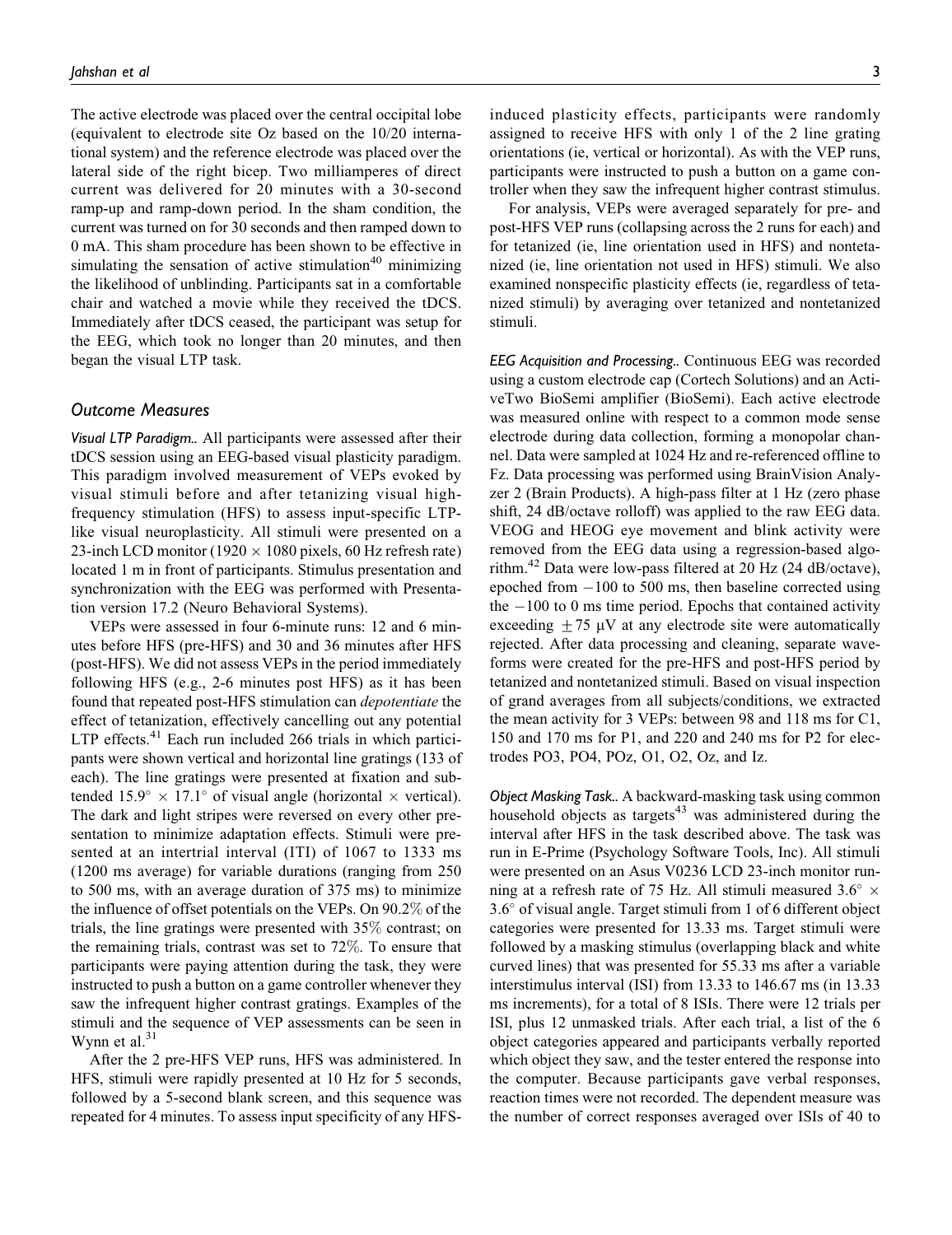| Table 1. Demographics and Clinical Characteristics of the Sample. |  |  |  |  |
|-------------------------------------------------------------------|--|--|--|--|
|-------------------------------------------------------------------|--|--|--|--|

|                                    | Schizophrenia (n = 27) |
|------------------------------------|------------------------|
| Gender, male, % male               | 67                     |
| Age, years, mean (SD)              | 47.70 (9.13)           |
| Race, %                            |                        |
| <b>Black</b>                       | 41                     |
| White                              | 52                     |
| Other                              | 7                      |
| Ethnicity, Hispanic/Latino, %      | 19                     |
| Education, years, n (%)            | 13.15(1.75)            |
| Parental education, years, n (%)   | 13.52 (2.93)           |
| Illness duration, years, mean (SD) | 24.0 (11.56)           |
| Total hospitalizations, mean (SD)  | 5.31(7.0)              |
| BPRS total, mean (SD)              | 37.18 (11.21)          |
| SANS total, mean (SD)              | 30.91 (17.61)          |
| RFS total, mean (SD)               | 17.26 (4.66)           |

Abbreviations: BPRS, Brief Psychiatric Rating Scale; SANS, Scale for the Assessment of Negative Symptoms; RFS, Role Functioning Scale.

93.33 ms. We chose these middle ISIs as they consistently showed masking effects whereas the lowest and highest ISIs showed floor and ceiling effects, respectively.

## Statistical Analyses

To examine the effects of tDCS on patients' object masking performance and visual LTP VEPs, we used the general linear mixed model (GLMM), which allows us to include all available data from all subjects in the analyses. For object masking, our model included tDCS condition (anodal, cathodal, sham) and SOA (middle 4 SOAs) as within-subject factors, and the tDCS condition by SOA interaction. For each of the 3 VEPs, our model included the following factors: HFS (pre, post), input specificity (tetanized, nontetanized), and tDCS condition (anodal, cathodal, sham), as well as the 2- and 3-way interaction terms. We were primarily interested in the HFS by tDCS condition interaction, and whether any observed effects of tDCS stimulation on the HFS plasticity effect were input specific. For relevant follow-up tests, we calculated Cohen's d effect sizes.

# **Results**

## Demographic and Clinical Characteristics

The sample was two-thirds male with a mean age of 48 years and mean illness chronicity of 24 years (see Table 1). Twentythree of the 27 participants were receiving atypical antipsychotic medications, 1 typical antipsychotic medication, 2 not taking antipsychotics, and 1 was missing medication information. The procedures were well-tolerated, with the most commonly reported side effects associated with stimulation being slight burning sensations, itchiness, warmth, and fatigue.



Figure 1. Behavioral effects of transcranial direct current stimulation (tDCS) on object masking showing poorer performance in both cathodal (yellow line) and anodal (blue line) tDCS conditions compared with sham (gray line). Bars represent  $\pm 1$  standard error.

# Effects of tDCS on Object Masking

We excluded 3 subjects from the object masking data analysis due to poor performance (less than 50% correct) on the unmasked trials. There was a significant main effect of SOA,  $F(1, 239.42) = 115.01, P < .001$ . As expected, object recognition improved in all tDCS conditions as SOA increased. There was also a significant main effect of tDCS condition,  $F(2, 239.97) =$ 3.79,  $P = .02$ . Compared with sham, both anodal ( $P = .02$ ) and cathodal ( $P = .01$ ) stimulation significantly worsened performance across SOAs (Figure 1); there was no difference in performance between the anodal and cathodal conditions. The SOA  $\times$  tDCS condition interaction was not significant,  $P = .46$ .

# Effects of tDCS on Visual Neuroplasticity

For C1, the analyses revealed no significant main effects of tDCS condition, input specificity, or HFS, as well as no significant interactions.

For P1, there were significant main effects of tDCS condition,  $F(2, 274.69) = 4.21$ ,  $P = .02$ , and input specificity,  $F(1, 1)$  $274.07$ ) = 6.71, P = .01. P1 amplitude was larger in the anodal  $(P = .03, d = 0.31)$  and cathodal  $(P = .01, d = 0.40)$  conditions compared to sham. There was a main effect for a larger response for nontetanized ( $M = 2.27$ ; SD = 2.65) compared with tetanized stimuli ( $M = 1.84$ ; SD = 2.65),  $d = 0.33$ . However, there were no significant interactions, and HFS did not affect amplitudes.

For P2, there was a significant main effect of input specificity,  $F(1, 273.99) = 5.49$ ,  $P = .02$ , with a larger response for nontetanized ( $M = 1.86$ ; SD = 1.77) compared with tetanized stimuli ( $M = 1.51$ ; SD = 1.77) across pre- and post-HFS,  $d =$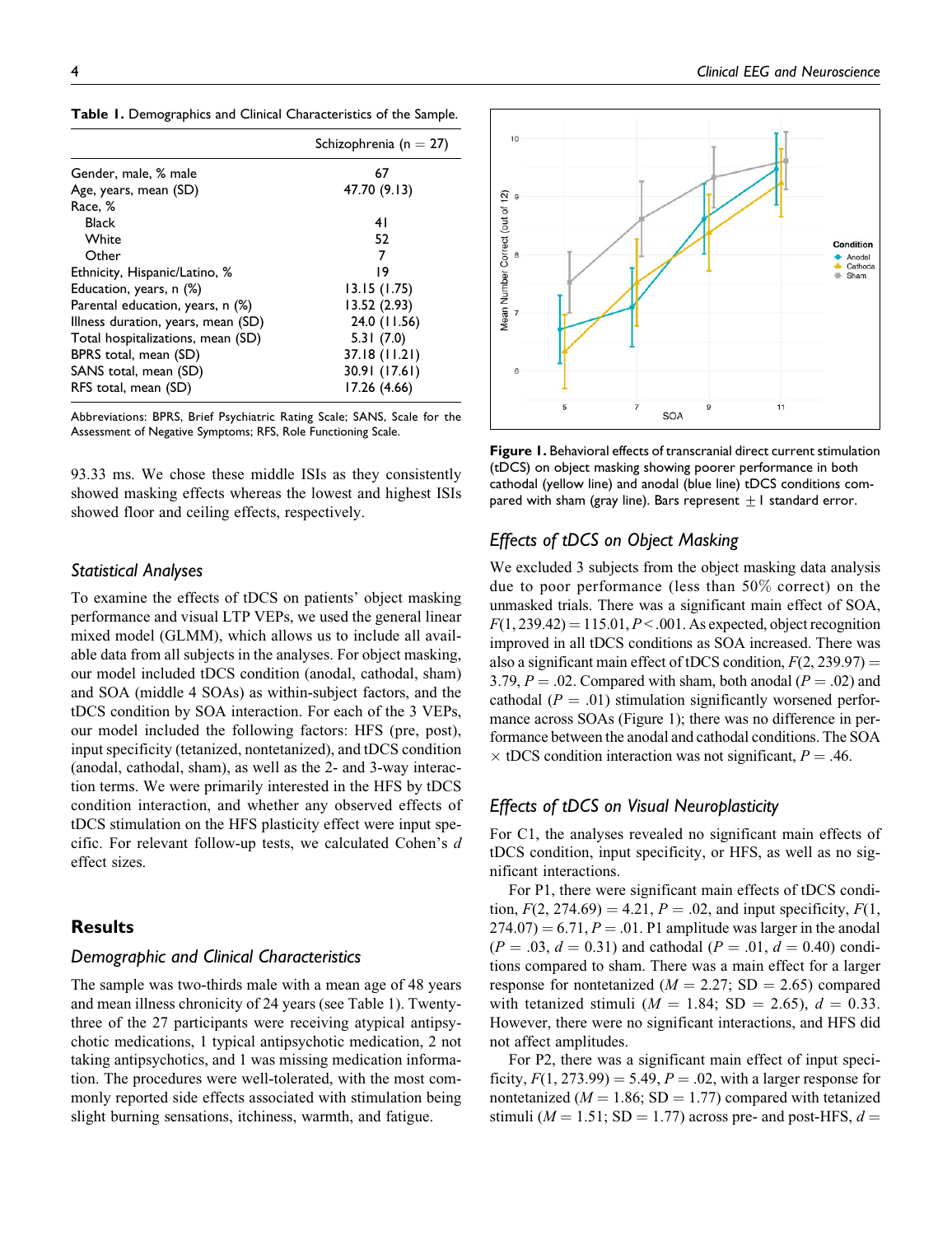

Figure 2. Non–input-specific high-frequency stimulation (HFS) by transcranial direct current stimulation (tDCS) interaction for the P2 visual evoked potential (VEP) component showing an increased amplitude post-HFS versus pre-HFS in the anodal condition (blue line), but no significant differences for cathodal (yellow line) or sham (gray line) stimulation. Bars represent  $\pm 1$  standard error.

0.31. Also, we found a significant non–input-specific HFS by tDCS condition interaction,  $F(2, 273.99) = 3.08, P = .047$ (Figure 2). Follow-up contrasts revealed that for the anodal condition only, P2 amplitude was significantly modulated (ie, more positive) post- versus pre-HFS ( $M = 1.98$ ; SD = 2.06 vs  $M = 1.37$ ; SD = 1.94),  $F(1, 273.99) = 5.60$ ,  $P = .02$ ,  $d = 0.53$ . There were no differences in pre- versus post-HFS in either the cathodal ( $d = 0.19$ ) or sham conditions ( $d = 0.30$ ). Figure 3 shows the P2 grand averages and topographical maps pre- and post-HFS for each tDCS condition.

Given that tDCS was administered prior to the EEG session, it is possible that stimulation could have caused changes to P2 VEPs at baseline, prior to HFS. Those VEPs in turn may have returned to "baseline" levels 30 to 36 minutes after HFS, which could be mistaken for a true LTP effect. We therefore analyzed if there were effects of tDCS condition on the average of the 2 baseline sessions by conducting a 1-way repeatedmeasures analysis of variance on pre-HFS P2 amplitudes, with condition as the within-subject variable. While the condition effect was not significant,  $F(2, 48) = 0.92$ ,  $P = .407$ , followup contrasts revealed a trend difference between anodal and sham amplitudes,  $P = .063$ .

# **Discussion**

In this study, we evaluated the behavioral and neurophysiological effects of tDCS applied to the visual cortex in people



Figure 3. Grand average waveforms (averaged over electrodes PO3, PO4, POz, O1, O2, Oz, and Iz) and topographical maps for P2 activity (in the 220-240 ms time window, highlighted by the gray box) pre– high-frequency stimulation (HFS) (green line) and post-HFS (yellow line). Non–input-specific plasticity effects are apparent only with anodal transcranial direct current stimulation (tDCS) (top), with larger amplitudes post- versus pre-HFS. No significant effects were seen for cathodal (middle) or sham (bottom) stimulation conditions.

with schizophrenia. We specifically examined whether active tDCS affects backward masking of objects and amplitude of VEP components in a visual LTP paradigm. A single session of tDCS over the central occipital lobe (Oz) worsened performance on a task of object processing in that anodal and cathodal stimulation reduced masking performance compared with sham. The EEG data showed significant modulation of LTP effects in only one VEP component: the amplitude of P2, averaged over tetanized and nontetanized stimuli, was significantly larger after HFS than before with anodal tDCS. Taken together, our performance-based findings show that a single session of neurostimulation over the occipital cortex appears to modulate behavior on an early visual processing task. However, the neurophysiological results are specific to one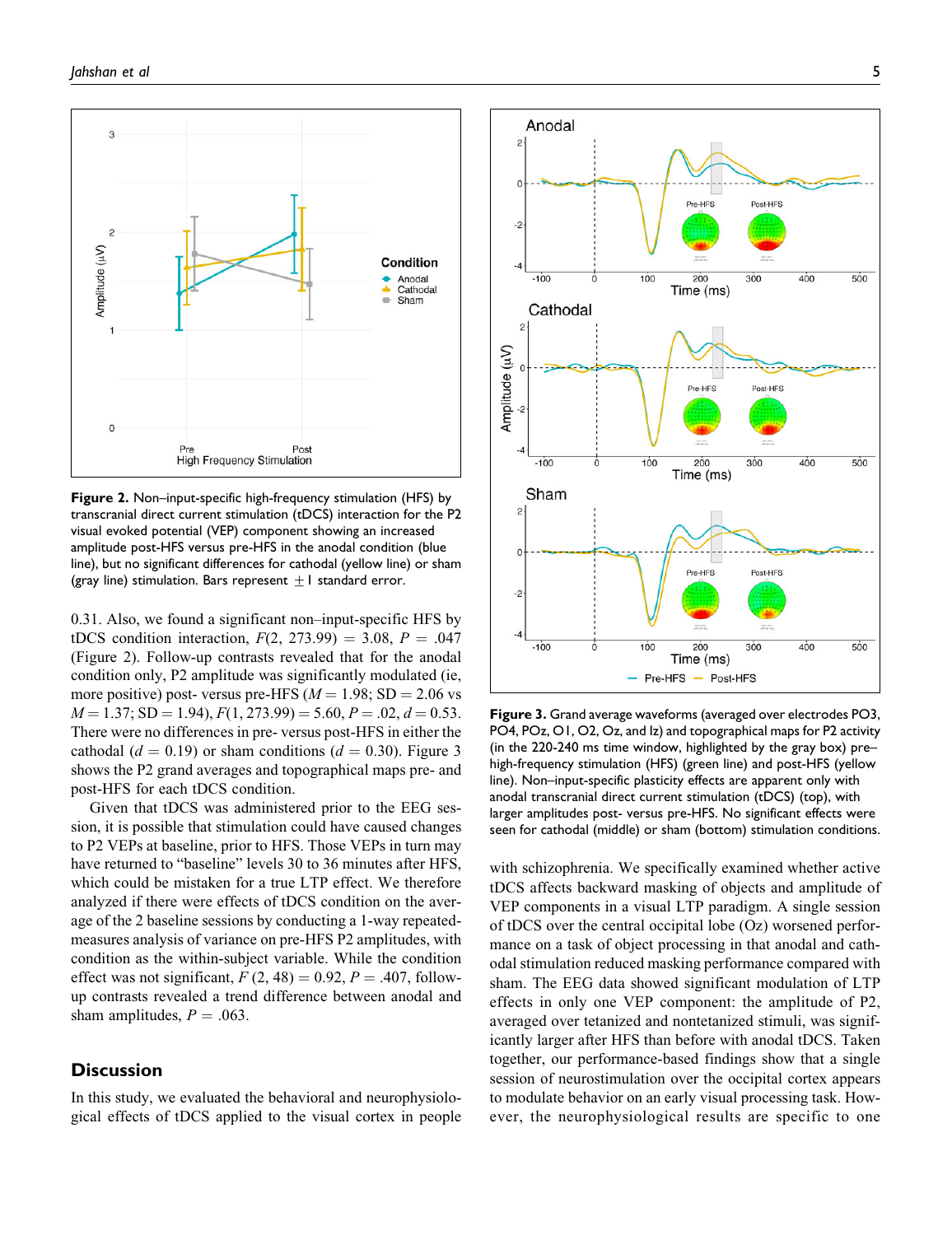waveform and one stimulation condition and, hence, do not allow for a confident interpretation.

Our behavioral results are similar to those of a separate study, which also found that tDCS (over the left dorsolateral prefrontal cortex) worsened visual attention in schizophrenia.<sup>44</sup> However, our results are inconsistent with two separate studies of face and object processing in healthy individuals: one found that anodal tDCS over the right occipital cortex improved perception and memory,<sup>45</sup> whereas the other found that cathodal tDCS had no overall effect on processing.<sup>46</sup> Our finding that a single dose of tDCS disrupts visual perception in schizophrenia raises the question of whether multiple sessions are needed to produce a beneficial effect. For instance, a study that administered multiple sessions of tDCS to the left lateral occipital cortex during an object recognition task found that anodal tDCS improved perceptual learning (over 4 days) in healthy individuals.<sup>47</sup> However, in another study that used repeated stimulations, anodal tDCS applied to Oz impaired the overnight consolidation of learning on a visual contrast detection task.<sup>48</sup>

Another possibility as to why we found worsening of performance could be because the effects of tDCS tend to decay faster for the visual cortex than for other cortical areas.<sup>49</sup> Thus, it might have been more beneficial for our subjects to receive stimulation during, not before, the backward masking task. Nevertheless, studies in healthy subjects show that online stimulation is not always more effective. For example, one study of visual processing (using an orientation discrimination task) found that anodal stimulation before the task yielded larger effects than online stimulation.<sup>50</sup> This pattern was confirmed in a separate study of face/object processing in which improvement was weaker or absent when tDCS was applied online versus offline.<sup>45</sup>

Regarding our EEG findings, we did not find any effects on the C1. We found an overall effect of tDCS on P1 amplitudes averaged over pre- and post-HFS. The results suggest that tDCS does indeed influence an electrophysiological component of early visual processing, but not in a way that reflects classical Hebbian LTP. We found non–input-specific plasticity of the P2 response during anodal stimulation; classic Hebbian LTP would be reflected by input-specific effects, not general effects to all visual stimuli. While the findings with the P2 are consistent with the theory that anodal stimulation increases cortical neuroplasticity, these results need to be interpreted with caution for a couple of reasons. First, the finding of neuroplasticity occurred with only one waveform and one type of stimulation, and it does not survive correction for multiple comparisons. Second, it is possible that the anodal tDCS affected the pre-HFS amplitude of P2, given that we found a trend in that direction compared with the sham condition ( $P = 0.06$ ). Therefore, this study did not provide strong or consistent support for effects of tDCS on LTP-like neuroplasticity.

There were a few limitations to our study. First, we administered tDCS prior to the EEG and behavioral tasks. Regarding EEG, as mentioned above, this aspect of the design may have affected neural responses prior to administering HFS, rather than having an effect on plasticity effects after HFS. Similarly, given that up to 20 minutes passed between the end of tDCS and the beginning of the EEG recordings. This 20 minute window added to the total length of the EEG session and may have led to a diminished effect of tDCS. It may be more effective to administer tDCS simultaneously with the tetanizing stimulus in the plasticity task (and not during the pre- or post-tetanus assessments) to minimize the effect of tDCS on the VEP baseline amplitudes and to mitigate any potential decay of tDCS effects. Second, we have previously reported that the reliability of VEP change scores, like those used in the current study, is poor while the reliability of the raw VEP amplitudes is very high.<sup>29</sup> This issue of reliability might potentially explain our findings of a general effect of tDCS on P1 amplitudes as those are a more reliable measurement than the change scores we calculated to examine for plasticity effects. Finally, most participants were taking antipsychotic medications and those could have influenced the pattern of results.

In summary, we found detrimental effects of tDCS, both anodal and cathodal, on a behavioral visual processing task. However, we did not find any evidence of an input-specific plasticity effect and an inconsistent effect of tDCS delivered prior to visual stimulation on plasticity in people with schizophrenia. The reason for the lack of stimulation effects on plasticity may be because tDCS was not delivered simultaneously with the tetanizing visual stimulus. While neurostimulation may influence early visual processing, the present findings, combined with the inconsistency of therapeutic effects reported in studies of healthy individuals, emphasize the need for more research on the relevant parameters for stimulation of visual processing regions in clinical populations.

#### Author Contributions

CJ contributed to conception and design; contributed to acquisition, analysis, and interpretation; drafted manuscript; critically revised manuscript; gave final approval; agrees to be accountable for all aspects of work ensuring integrity and accuracy. JKW contributed to design; contributed to acquisition, analysis, and interpretation; drafted manuscript; critically revised manuscript; gave final approval; agrees to be accountable for all aspects of work ensuring integrity and accuracy. BJR contributed to design; contributed to analysis and interpretation; drafted manuscript; critically revised manuscript; gave final approval; agrees to be accountable for all aspects of work ensuring integrity and accuracy. DHM contributed to design; contributed to analysis and interpretation; drafted manuscript; critically revised manuscript; gave final approval; agrees to be accountable for all aspects of work ensuring integrity and accuracy. MFG contributed to conception and design; contributed to interpretation; drafted manuscript; critically revised manuscript; gave final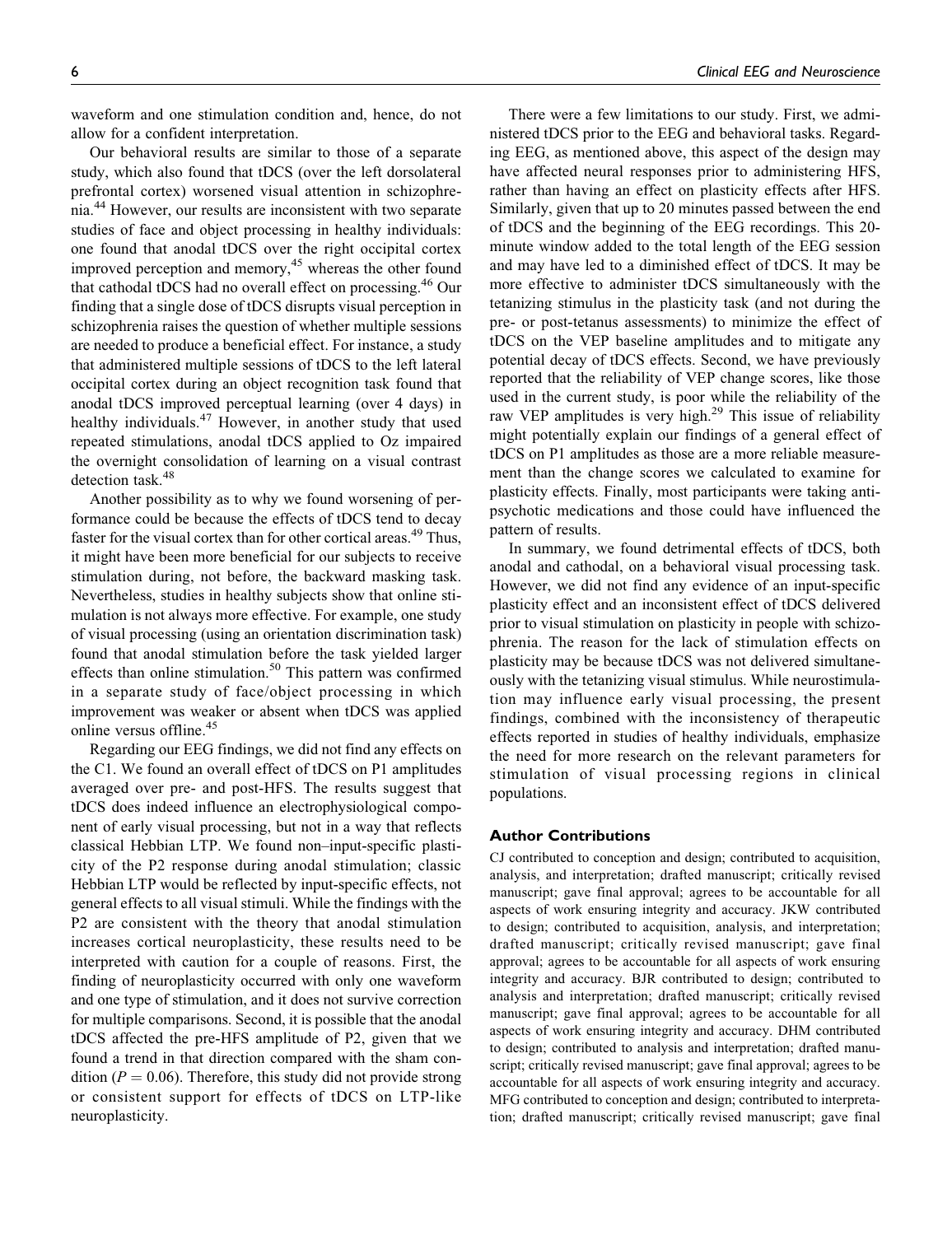approval; agrees to be accountable for all aspects of work ensuring integrity and accuracy.

#### Declaration of Conflicting Interests

The author(s) declared no potential conflicts of interest with respect to the research, authorship, and/or publication of this article.

#### Funding

The author(s) disclosed receipt of the following financial support for the research, authorship, and/or publication of this article: This study was supported by a Young Investigator grant from the Brain and Behavior Research Foundation (PI: C. Jahshan), NIMH grant MH110470 (PI: M.F. Green), and in part by the VISN 22 Mental Illness Research, Education, and Clinical Center (Director: S.R. Marder), and the Research Enhancement Award Program on Enhancing Community Integration for Homeless Veterans (Director: M.F. Green). The contents do not represent the views of the U.S. Department of Veterans Affairs or the United States Government.

### ORCID iD

Jonathan K. Wynn <https://orcid.org/0000-0002-1763-8540>

#### **References**

- 1. Butler PD, Schechter I, Zemon V, et al. Dysfunction of earlystage visual processing in schizophrenia. Am J Psychiatry. 2001; 158:1126-1133.
- 2. Green MF, Lee J, Wynn JK, Mathis KI. Visual masking in schizophrenia: overview and theoretical implications. Schizophr Bull. 2011;37:700-708.
- 3. Sergi MJ, Rassovsky Y, Nuechterlein KH, Green MF. Social perception as a mediator of the influence of early visual processing on functional status in schizophrenia. Am J Psychiatry. 2006; 163:448-454.
- 4. Rassovsky Y, Horan WP, Lee J, Sergi MJ, Green MF. Pathways between early visual processing and functional outcome in schizophrenia. Psychol Med. 2011;41:487-497.
- 5. Nitsche MA, Cohen LG, Wassermann EM, et al. Transcranial direct current stimulation: state of the art 2008. Brain Stimul. 2008;1:206-223.
- 6. Zaghi S, Acar M, Hultgren B, Boggio PS, Fregni F. Noninvasive brain stimulation with low-intensity electrical currents: putative mechanisms of action for direct and alternating current stimulation. Neuroscientist. 2010;16:285-307.
- 7. Nitsche MA, Paulus W. Excitability changes induced in the human motor cortex by weak transcranial direct current stimulation. J Physiol. 2000;527(pt 3):633-639.
- 8. Wagner T, Fregni F, Fecteau S, Grodzinsky A, Zahn M, Pascual-Leone A. Transcranial direct current stimulation: a computerbased human model study. Neuroimage. 2007;35:1113-1124.
- 9. Hoy KE, Arnold SL, Emonson MR, Daskalakis ZJ, Fitzgerald PB. An investigation into the effects of tDCS dose on cognitive performance over time in patients with schizophrenia. Schizophr Res. 2014;155:96-100.
- 10. Vercammen A, Rushby JA, Loo C, Short B, Weickert CS, Weickert TW. Transcranial direct current stimulation influences

probabilistic association learning in schizophrenia. Schizophr Res. 2011;131:198-205.

- 11. Smith RC, Boules S, Mattiuz S, et al. Effects of transcranial direct current stimulation (tDCS) on cognition, symptoms, and smoking in schizophrenia: a randomized controlled study. Schizophr Res. 2015;168:260-266.
- 12. Dunn W, Rassovsky Y, Wynn J, et al. The effect of bilateral transcranial direct current stimulation on early auditory processing in schizophrenia: a preliminary study. J Neural Transm (Vienna). 2017;124:1145-1149.
- 13. Antal A, Nitsche MA, Paulus W. Transcranial direct current stimulation and the visual cortex. Brain Res Bull. 2006;68: 459-463.
- 14. Antal A, Paulus W. Transcranial direct current stimulation and visual perception. Perception. 2008;37:367-374.
- 15. Reinhart RM, Cosman JD, Fukuda K, Woodman GF. Using transcranial direct-current stimulation (tDCS) to understand cognitive processing. Atten Percept Psychophys. 2017;79:3-23.
- 16. Bonder T, Gopher D, Yeshurun Y. The joint effects of spatial cueing and transcranial direct current stimulation on visual acuity. Front Psychol. 2018;9:159.
- 17. Kraft A, Roehmel J, Olma MC, Schmidt S, Irlbacher K, Brandt SA. Transcranial direct current stimulation affects visual perception measured by threshold perimetry. Exp Brain Res. 2010;207: 283-290.
- 18. Costa TL, Nagy BV, Barboni MT, Boggio PS, Ventura DF. Transcranial direct current stimulation modulates human color discrimination in a pathway-specific manner. Front Psychiatry. 2012;3:78.
- 19. Olma MC, Kraft A, Roehmel J, Irlbacher K, Brandt SA. Excitability changes in the visual cortex quantified with signal detection analysis. Restor Neurol Neurosci. 2011;29:453-461.
- 20. Antal A, Kincses TZ, Nitsche MA, Paulus W. Modulation of moving phosphene thresholds by transcranial direct current stimulation of V1 in human. Neuropsychologia. 2003;41: 1802-1807.
- 21. Sczesny-Kaiser M, Beckhaus K, Dinse HR, Schwenkreis P, Tegenthoff M, Hoffken O. Repetitive transcranial direct current stimulation induced excitability changes of primary visual cortex and visual learning effects—a pilot study. Front Behav Neurosci. 2016;10:116.
- 22. Antal A, Kincses TZ, Nitsche MA, Bartfai O, Paulus W. Excitability changes induced in the human primary visual cortex by transcranial direct current stimulation: direct electrophysiological evidence. Invest Ophthalmol Vis Sci. 2004;45:702-707.
- 23. Accornero N, Li Voti P, La Riccia M, Gregori B. Visual evoked potentials modulation during direct current cortical polarization. Exp Brain Res. 2007;178:261-266.
- 24. Player MJ, Taylor JL, Weickert CS, et al. Increase in PASinduced neuroplasticity after a treatment course of transcranial direct current stimulation for depression. J Affect Disord. 2014; 167:140-147.
- 25. Reis J, Schambra HM, Cohen LG, et al. Noninvasive cortical stimulation enhances motor skill acquisition over multiple days